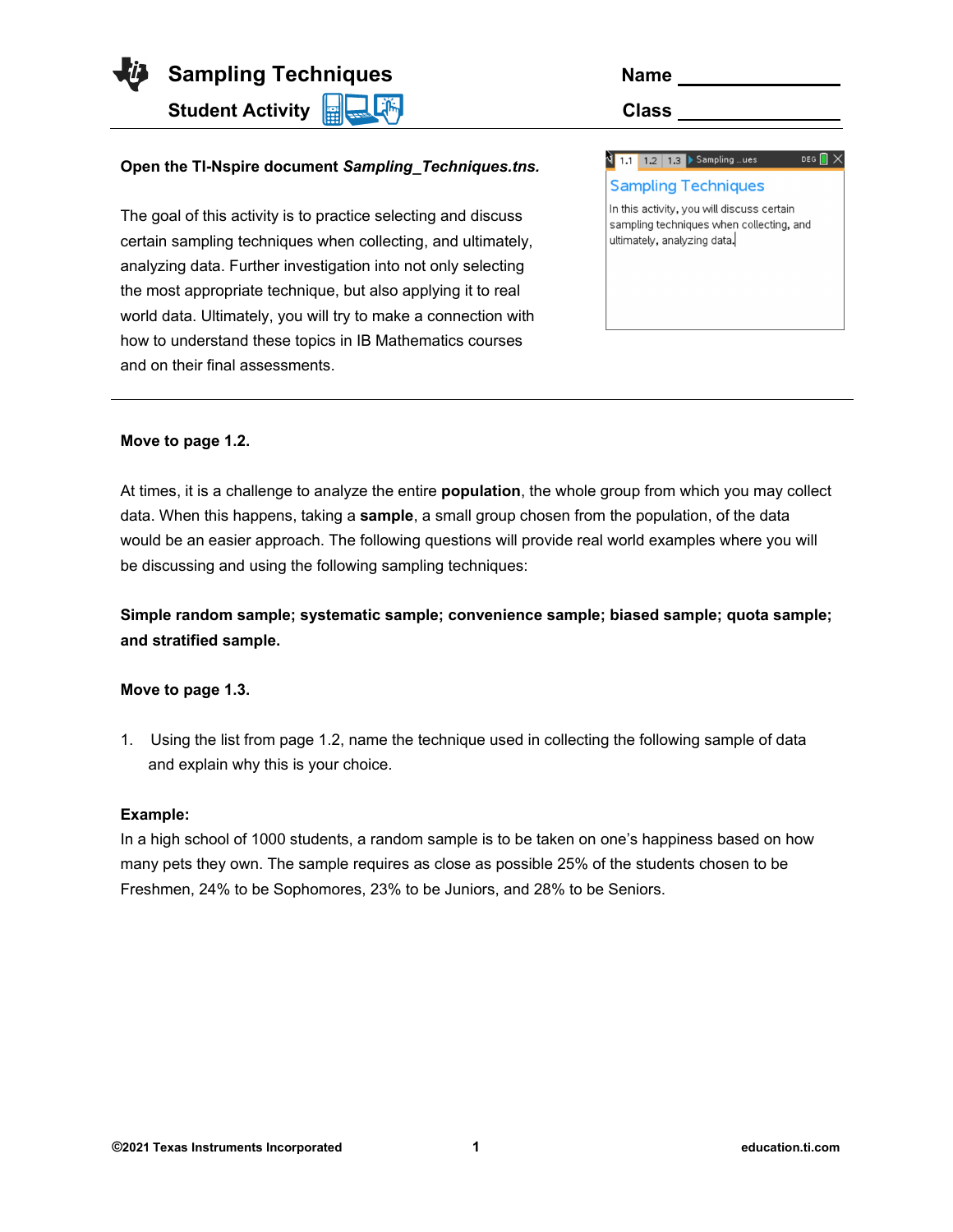

| <b>Name</b>  |  |
|--------------|--|
| <b>Class</b> |  |

## **Move to page 1.4.**

2. Using the list from page 1.2, name the technique used in collecting the following sample of data and explain why this is your choice.

### **Example:**

A company of 20,000 employees wants to select a sample of 500 to survey about work place moral. From a randomly generated list of the employees, they selected every 40th person to survey.

## **Move to page 1.5.**

3. Using the list from page 1.2, name the technique used in collecting the following sample of data and explain why this is your choice.

## **Example:**

A school of 400 students contains 230 males and 170 females. The student government wants to interview students to help decide what the theme of the school dance should be. They will wait outside of the cafeteria and select as participants the first 23 males and first 17 females to enter.

### **Move to page 1.6.**

4. Using the list from page 1.2, name the technique used in collecting the following sample of data and explain why this is your choice.

### **Example:**

A school of 500 students needs to select a sample of 25 randomly to fill out a questionnaire from the head of the school. All 500 names are placed into a bucket and 25 names are selected.

### **Move to page 1.7.**

5. Using the list from page 1.2, name the technique used in collecting the following sample of data and explain why this is your choice.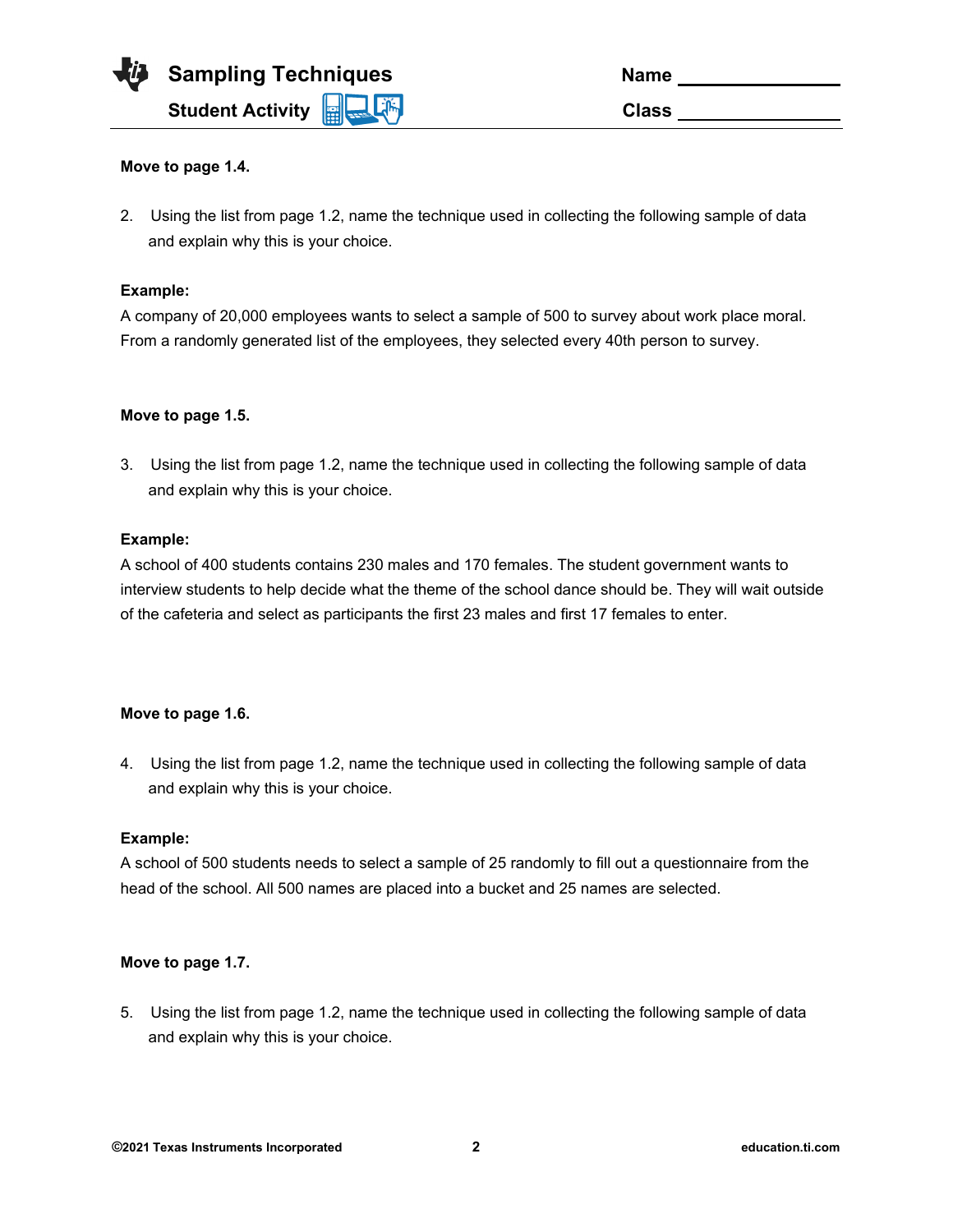

| Name         |  |
|--------------|--|
| <b>Class</b> |  |

# **Example:**

A student wanted to survey his school of 600 students to see how many hours they sleep at night. The student hands out his survey to only his first period classmates to get his sample.

# **Extension**

### **Move to page 1.8.**

- 6. Given the previous five examples, discuss with one another and explain why or why not for the following:
	- (a) which technique(s) is/are the best;
	- (b) which technique(s) might/may be biased;
	- (c) can more than one technique be used for each situation;
	- (d) sampling is an approved method compared to using the entire population.

# **Application**

- 7. The population of Charleston, SC is 411,406. A company trying to improve on the sanitation in the city conducted a random sample survey of 1500 residents of Charleston to ask for comments on what they think needs to be improved on the most. 712 of the sample chosen were male.
	- (a) Find an estimate for the number of males in Charleston.
	- (b) The company decided to repeat their survey, this time with a different sampling process. Explain why a systematic sample might not be the best choice for this situation.